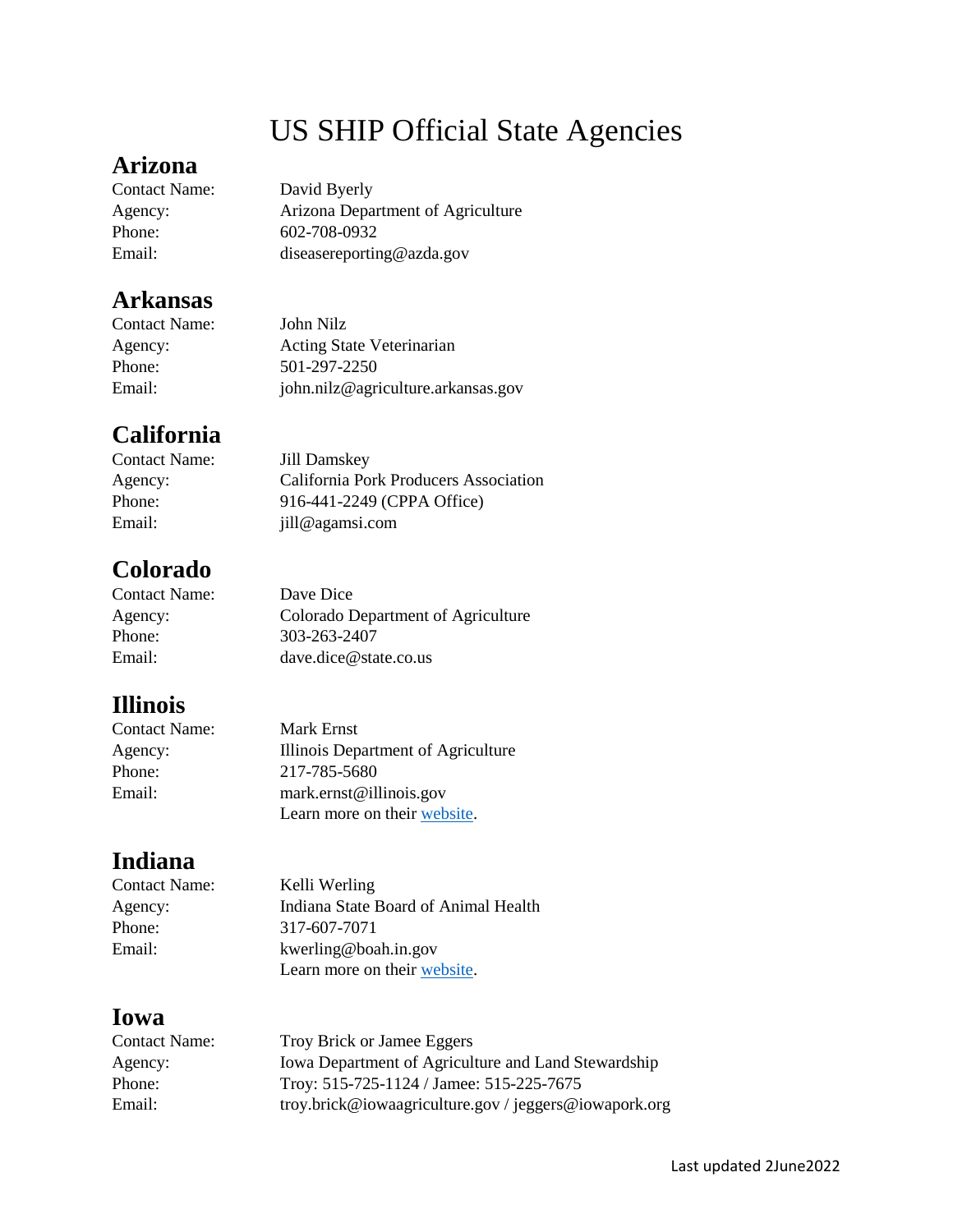#### **Kansas**

| Sara McReynolds                  |
|----------------------------------|
| Kansas Department of Agriculture |
| 785-564-6792                     |
| sara.mcreynolds@ks.gov           |
|                                  |

#### **Kentucky**

Phone: 502-782-5902

Contact Name: Molly Mitchell Agency: Kentucky Department of Agriculture Email: [statevet@ky.gov](mailto:statevet@ky.gov)

# **Michigan**

Contact Name: Emily Schmitt Agency: Michigan Pork Producers Association Phone: 517-853-3782 Email: [schmitt@mipork.org](mailto:schmitt@mipork.org)

## **Minnesota**

Contact Name: Brian Hoefs Agency: Minnesota Board of Animal Health Phone: 651-201-6825 Email: [brian.hoefs@state.mn.us](mailto:brian.hoefs@state.mn.us) Learn more on their [website.](https://www.bah.state.mn.us/swine/#swine-health-improvement-plan-ship)

# **Mississippi**

| <b>Contact Name:</b> | Nancy Jackson and/or Jim Watson    |
|----------------------|------------------------------------|
| Agency:              | Mississippi Board of Animal Health |
| Phone:               | 601-359-1170                       |
| Email:               | msstatevet@mdac.ms.gov             |

## **Missouri**

Contact Name: Bill Pittenger Agency: Missouri Department of Agriculture Phone: 573-644-4732 Email: [bill.pittenger@mda.mo.gov](mailto:bill.pittenger@mda.mo.gov)

## **Montana**

Contact Name: Tahnee Szymanski Agency: Montana Department of Livestock Phone: 406-444-5214 Email: [tszymanski@mt.gov](mailto:tszymanski@mt.gov)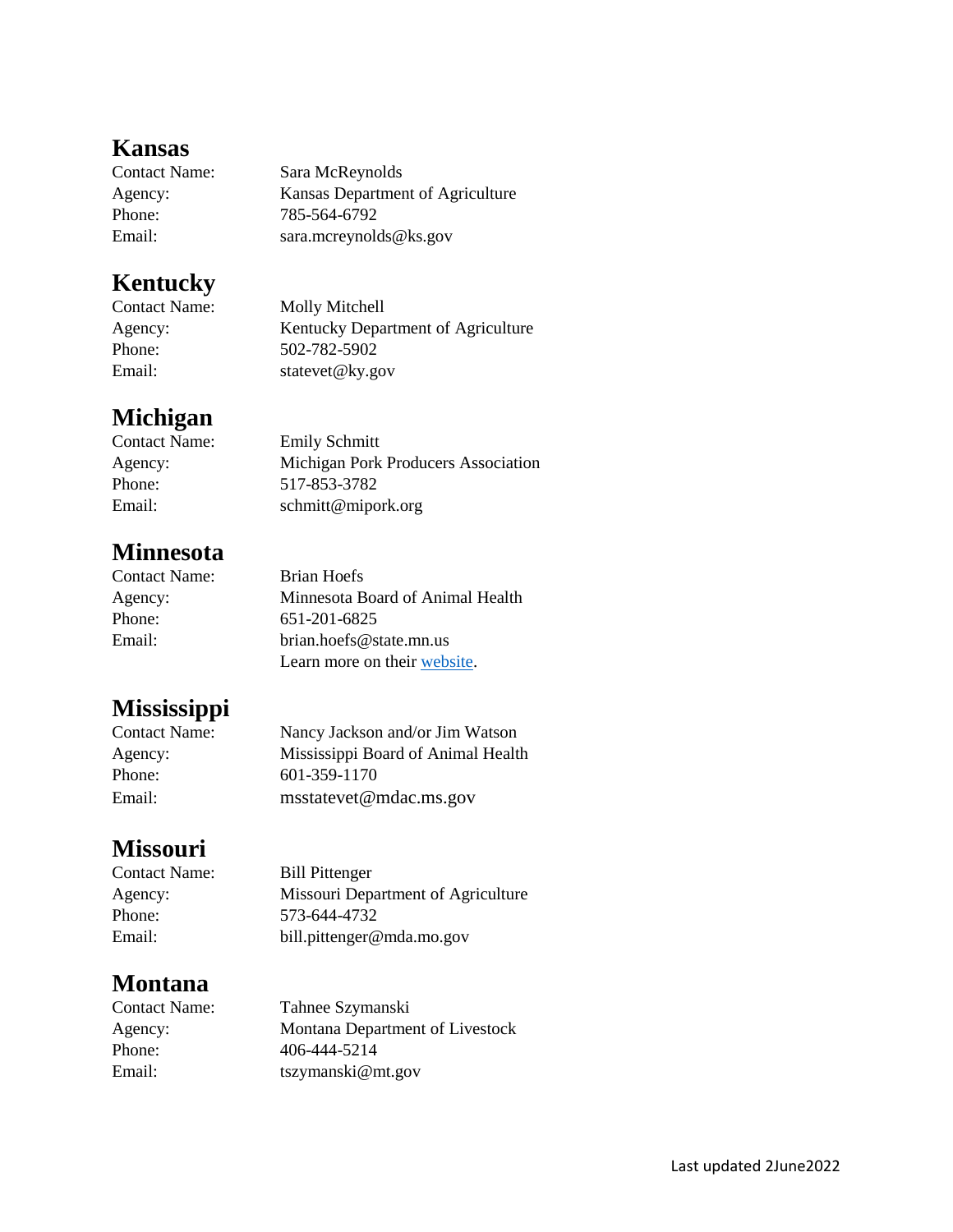# **Nebraska**

| <b>Contact Name:</b> | Roger Dudley                       |
|----------------------|------------------------------------|
| Agency:              | Nebraska Department of Agriculture |
| Phone:               | 402-471-6837                       |
| Email:               | roger.dudley@nebraska.gov          |

## **North Carolina**

| <b>Contact Name:</b> | Catherine Harris                                             |
|----------------------|--------------------------------------------------------------|
| Agency:              | North Carolina Department of Agriculture & Consumer Services |
| Phone:               | 919-740-8726                                                 |
| Email:               | catherine.harris@ncagr.gov                                   |

# **North Dakota**

| <b>Contact Name:</b> | Sarah Bailey                        |
|----------------------|-------------------------------------|
| Agency:              | North Dakota Board of Animal Health |
| Phone:               | 701-328-2655                        |
| Email:               | sbailey@nd.gov                      |

## **Ohio**

| <b>Contact Name:</b> | Cheryl Day               |
|----------------------|--------------------------|
| Agency:              | <b>Ohio Pork Council</b> |
| Phone:               | 614-882-5887 Ext 3       |
| Email:               | cday@ohiopork.org        |

## **Oklahoma**

| <b>Contact Name:</b> | Alicia Gorczyca-Southerland                            |
|----------------------|--------------------------------------------------------|
| Agency:              | Oklahoma Department of Agriculture, Food, and Forestry |
| Phone:               | 405-522-6136                                           |
| Email:               | alicia.gorczyca-southerland@ag.ok.gov                  |
|                      | Learn more on their website.                           |

# **Oregon**

| <b>Contact Name:</b> | Ryan Scholz                      |
|----------------------|----------------------------------|
| Agency:              | Oregon Department of Agriculture |
| Phone:               | 503-986-4680                     |
| Email:               | ryan.scholz@oda.Oregon.gov       |

# **Pennsylvania**

| <b>Contact Name:</b> | Nan Hanshaw                            |
|----------------------|----------------------------------------|
| Agency:              | Pennsylvania Department of Agriculture |
| Phone:               | 717-783-6677                           |
| Email:               | $n$ hanshaw@pa.gov                     |
|                      | Learn more on their website.           |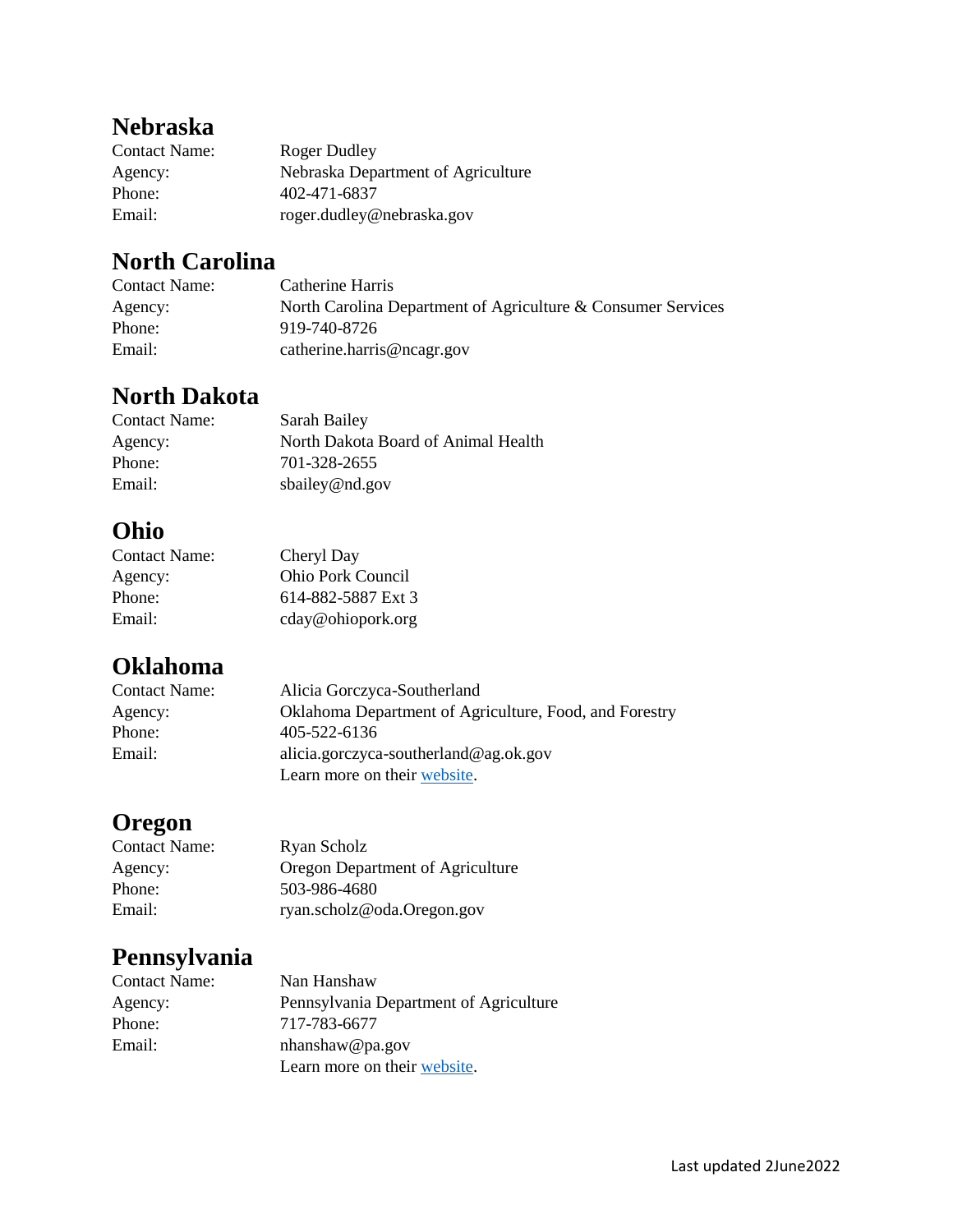# **South Carolina**

| <b>Contact Name:</b> | Sean Eastman                                       |
|----------------------|----------------------------------------------------|
| Agency:              | <b>Clemson University Livestock Poultry Health</b> |
| Phone:               | 803-231-9503                                       |
| Email:               | peastma@clemson.edu                                |
|                      | Learn more on their website.                       |

# **South Dakota**

| <b>Contact Name:</b> | <b>Todd Tedrow</b>                 |
|----------------------|------------------------------------|
| Agency:              | South Dakota Animal Industry Board |
| Phone:               | 605-773-3321                       |
| Email:               | Todd.Tedrow@state.sd.us            |
|                      | Learn more on their website.       |

#### **Tennessee**

| <b>Contact Name:</b> | Alexa McCourt                                       |
|----------------------|-----------------------------------------------------|
| Agency:              | Tennessee Department of Agriculture (Animal Health) |
| Phone:               | 615-837-5184                                        |
| Email:               | alexa.mccourt@tn.gov                                |

## **Texas**

| <b>Contact Name:</b> | Angela Lackie                         |
|----------------------|---------------------------------------|
| Agency:              | <b>Texas Animal Health Commission</b> |
| Phone:               | 737-932-5955                          |
| Email:               | angela.lackie@tahc.texas.gov          |

# **Utah**

| <b>Contact Name:</b> | Amanda Price                            |
|----------------------|-----------------------------------------|
| Agency:              | Utah Department of Agriculture and Food |
| Phone:               | 801-386-4189                            |
| Email:               | amandaprice@utah.gov                    |

# **Virginia**

| Contact Name: | Carolynn Bissett                                         |
|---------------|----------------------------------------------------------|
| Agency:       | Virginia Department of Agriculture and Consumer Services |
| Phone:        | 804-937-7531                                             |
| Email:        | cardynn.bissett@vdacs.Virginia.gov                       |
|               | Learn more on their website.                             |

## **Wisconsin**

| Contact Name: | Keri Retallick                    |
|---------------|-----------------------------------|
| Agency:       | <b>Wisconsin Pork Association</b> |
| Phone:        | 608-723-7551                      |
| Email:        | kretallick@wppa.org               |
|               |                                   |